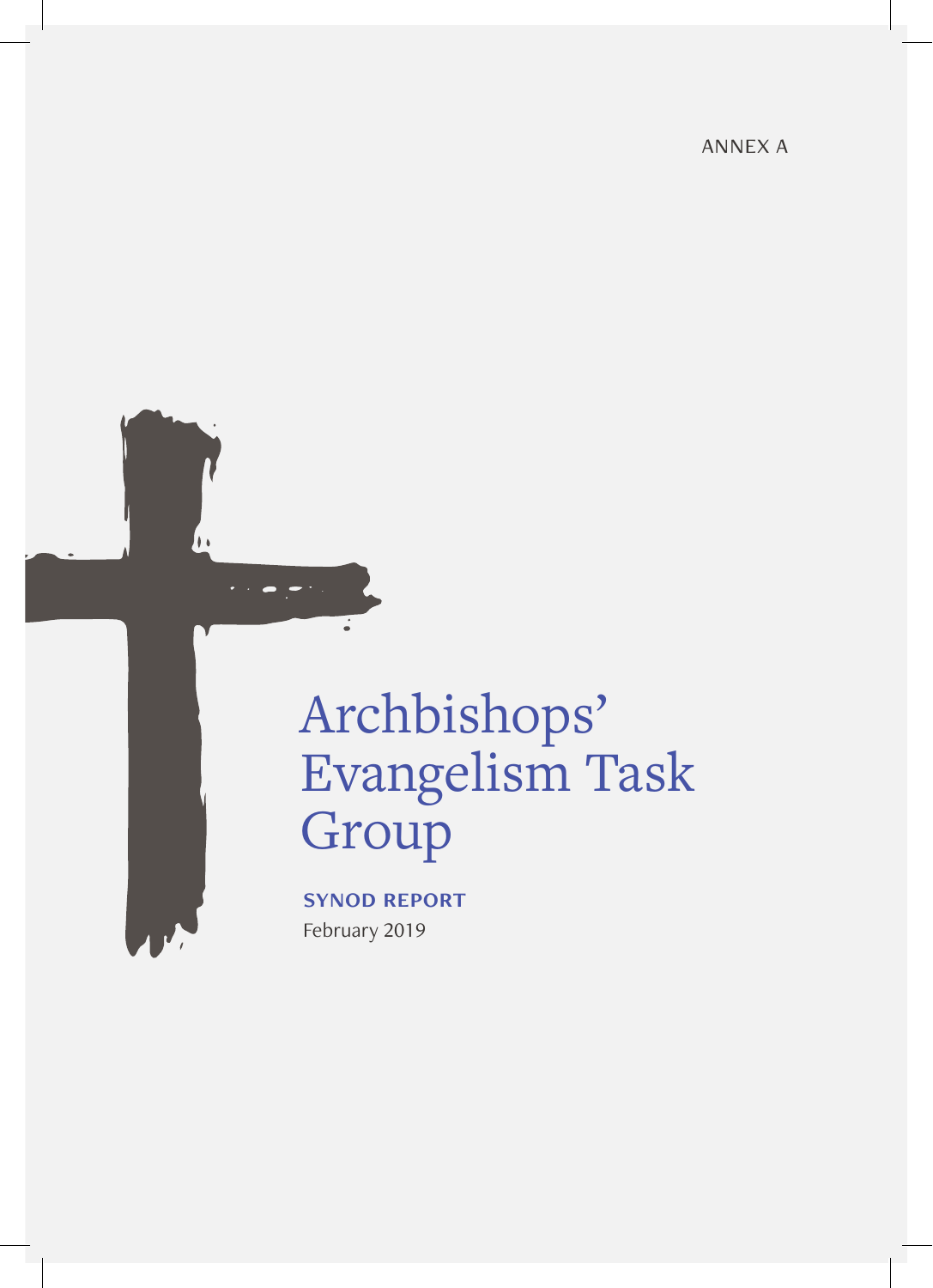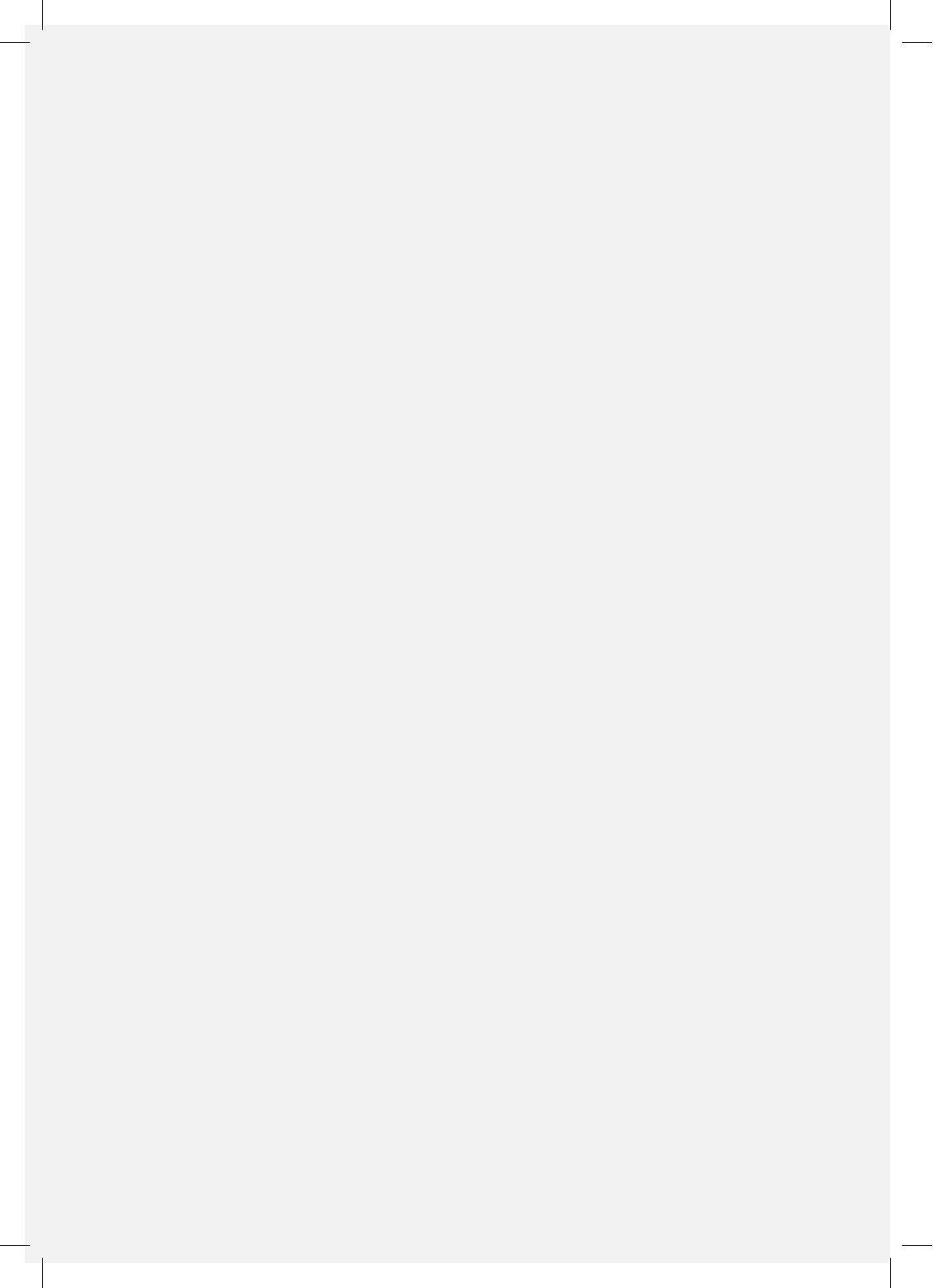

Synod Report February 2019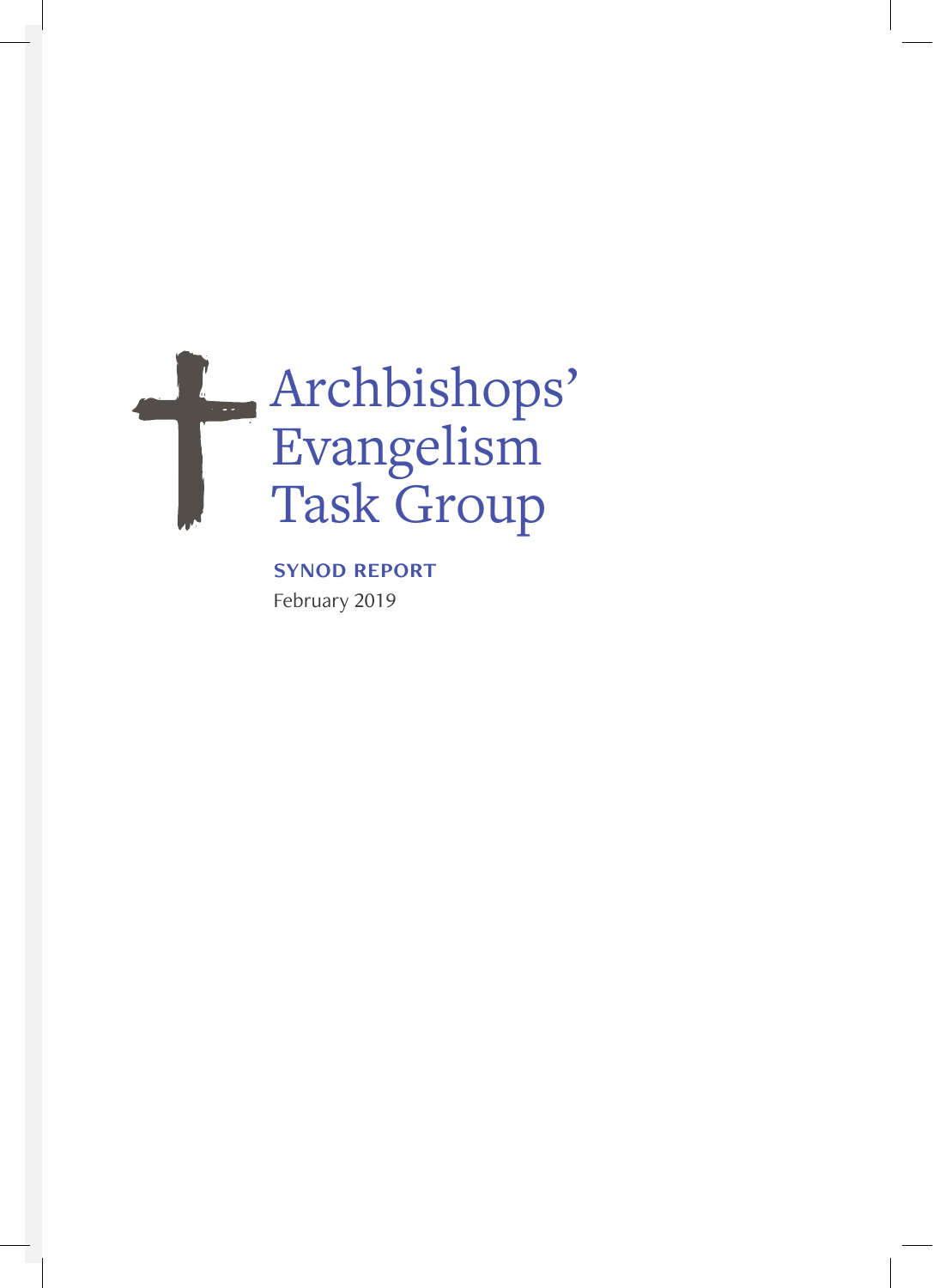#### **FOREWORD**

In Christ we have received the very life of God! It is our utter joy to share God's life with others. The Archbishops' Evangelism Task Group (ETG) was set up in 2014 with the realisation that as a church we were not always living up to this calling. It was as if, like the lepers of Samaria in *2 Kings 7:9*, we have had to acknowledge:

*This is a day of good news and we are keeping it to ourselves.*

The city had been under siege for months by the Arameans. Its citizens looked out day after day and saw the tents of the enemy surrounding them. The situation was utterly hopeless.

Four lepers stood at the city gate – starving, hopeless, and helpless. They were between a rock and a hard place. Being lepers they couldn't go into the city, so their only option was to appeal to the enemy to save their lives. So they decided to risk approaching the tents of the Arameans.

What they didn't know was that in the night the Lord had caused the Aramean army to flee, convinced they could hear the sound of another army approaching. So the tents were empty of the enemy; but full of everything these four lepers need – food, drink, riches, clothes – more than they can hold and better than they could have dreamed! Arriving at the tents and finding the situation to be completely different from what they expected or imagined, the lepers began to hide away the riches they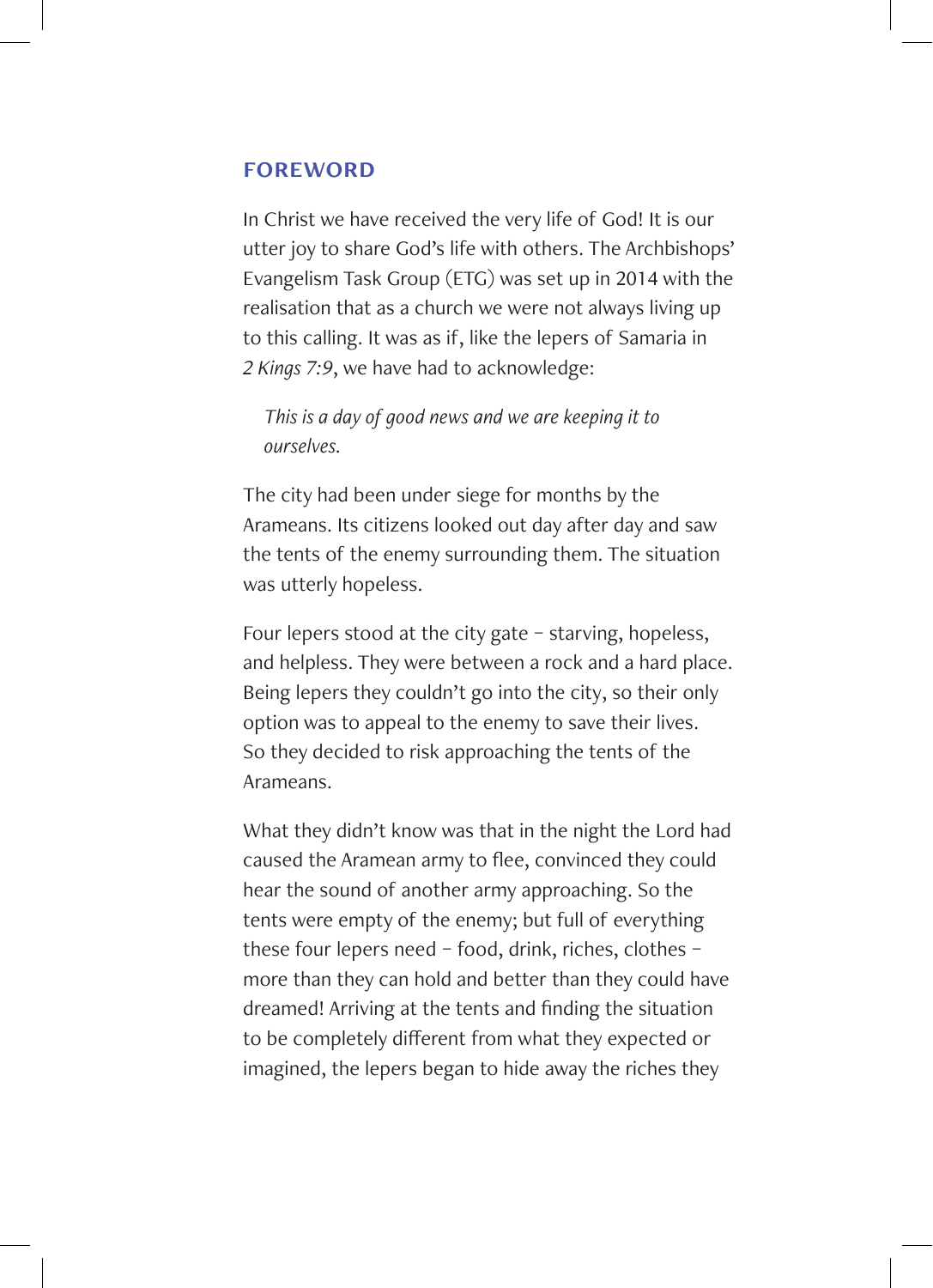had found. Then one of them declared, 'What we are doing is not right. This is a day of good news and we are keeping it to ourselves.'

In the life, death, resurrection, and ascension of Jesus Christ and the gift of the Holy Spirit at Pentecost, God has acted to change the situation for every human being. We could fill books with the riches that are ours because of the one who became poor for our sake. Utterly gracious and free, entirely *apart* from us and *in spite* of us, God has acted *for* us and acts *with* us. This unexpected love beyond our imagining has opened up a whole new world – a new creation.

Evangelism is our joyful response to receiving the riches that are ours in Christ. In Jesus, astounded gratitude turns into resolve. Inspired by the Holy Spirit, who goes before us to open hands and hearts, we are compelled and enabled to find a voice to proclaim in word and deed the works and wonders of God. Alleluia!

The ETG has sought to discern fresh priorities with which to inform and energise the Church's proclamation of and witness to the riches of Christ.

The following booklet sets out some of the work that has been done, the conclusions that we have reached and the work that is for all of us to do if we are to share in all our cities, towns, and villages, the abundant life that is to be found in Christ.

#### + Justin Cantuar and + Sentamu Ebor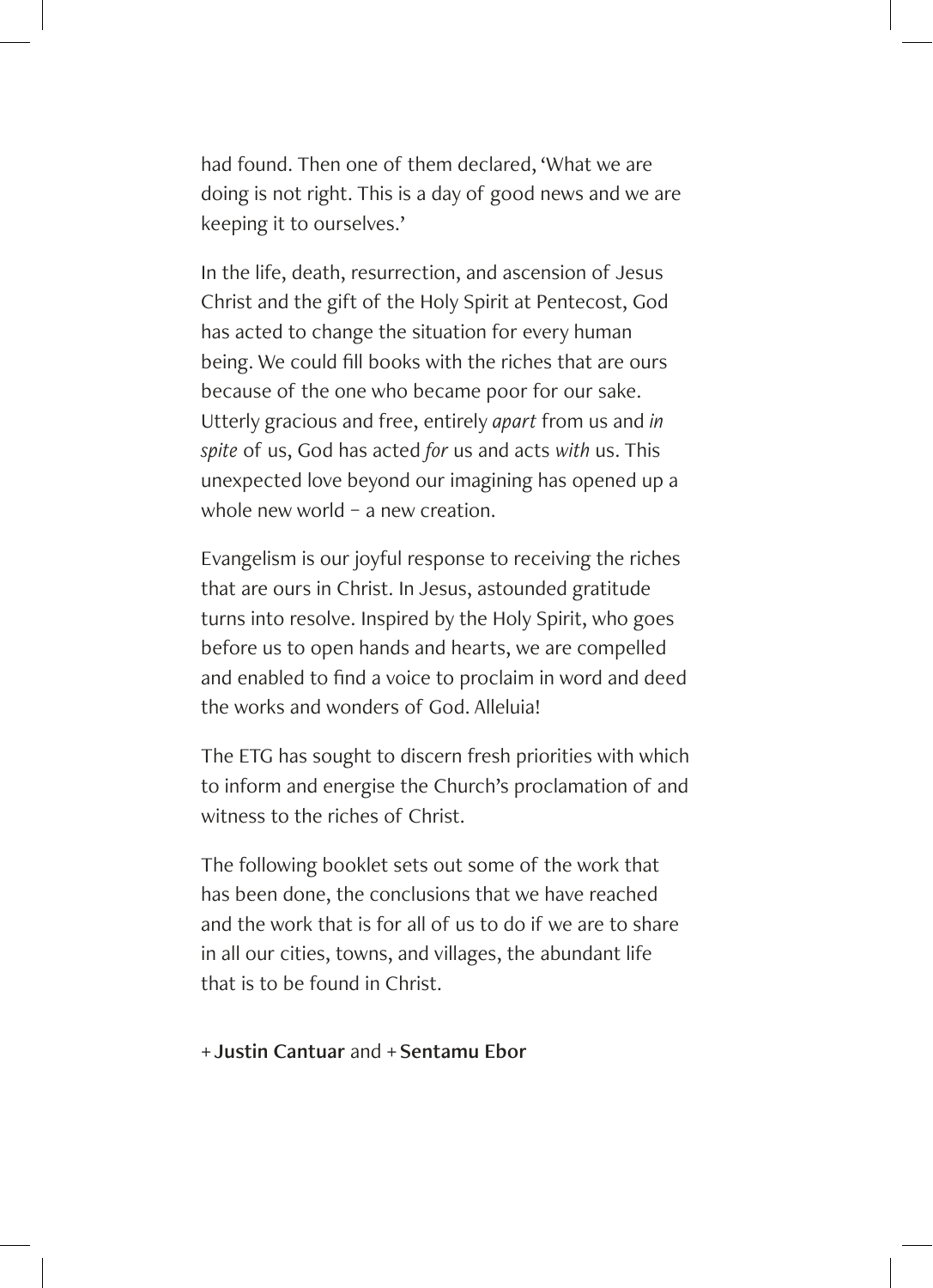

# The global prayer movement for evangelisation, *Thy Kingdom Come*

The mandate given to the ETG was to enable culture change in the Church of England on evangelism. In the debate on Intentional Evangelism at the General Synod meeting of November 2013 the resolution [GS1917], passed unanimously, called upon the Task Group 'to make its first priority a new call to prayer'. Thy Kingdom Come is this priority.

To begin with prayer is essential in every way; for we hold that God is the initiator, enabler and content of the Good News which we live to proclaim. In prayer we put this belief into practice. It is only by the work of the Holy Spirit that eyes and hearts open and minds and hands receive the gift of God's transforming love in Christ.

Thy Kingdom Come was conceived as a setting-apart of the days between Ascension and Pentecost to seek the empowering of the Spirit, that we might be effective as witnesses. These days between Ascension and Pentecost give themselves to such as focus, as we read the first disciples obeyed the command of Christ to 'wait for the promise of the Father', and so all were' devoting themselves to prayer' [Acts 1:4,14]. Our hope is this becomes a regular part of the Church year.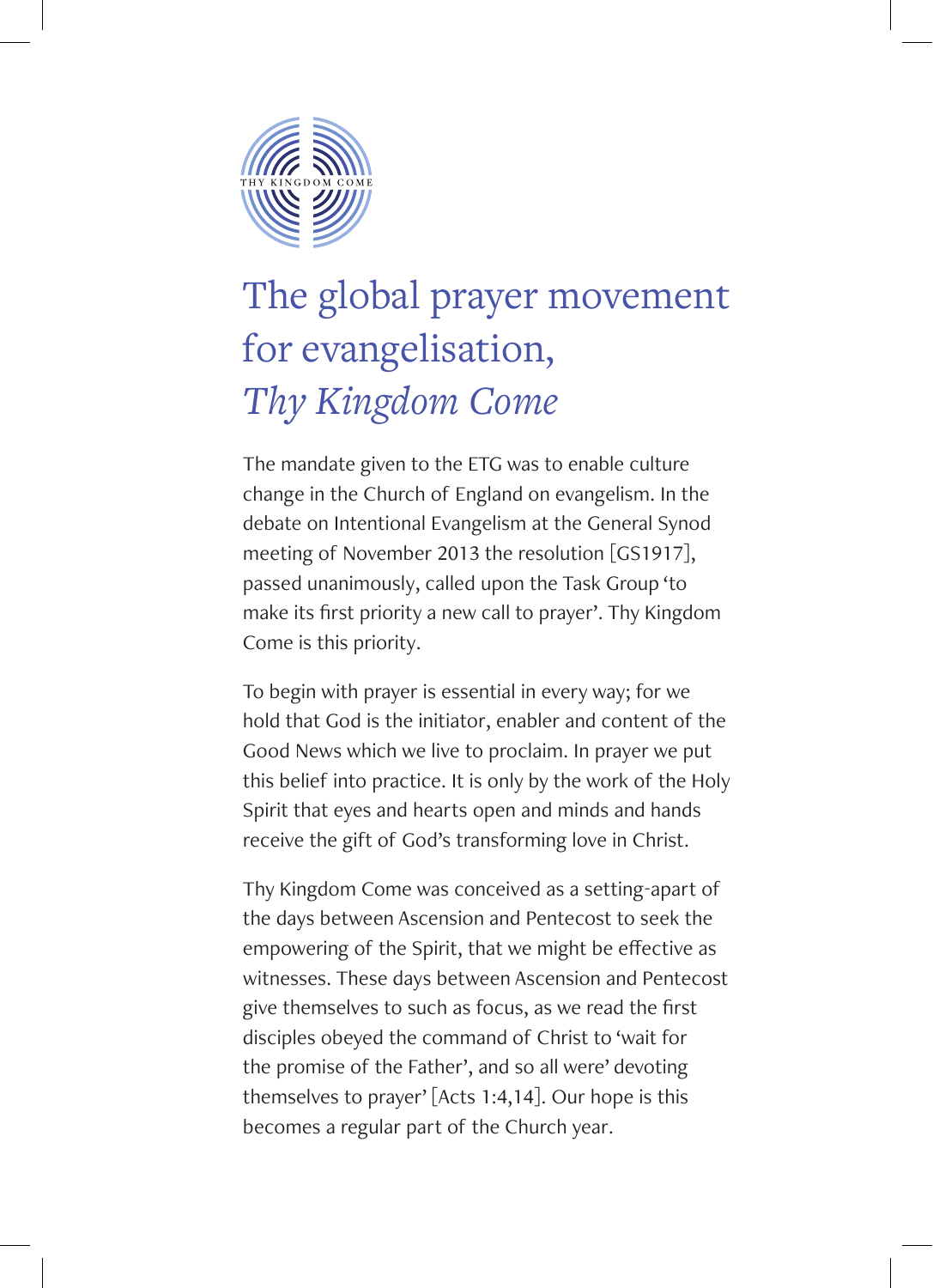As we wait upon the essential infilling of the Holy Spirit we encourage all to pray for five friends, family members, or colleagues, for whom our greatest hope is that they come to know the transforming love of God in Jesus Christ.

#### And in less than three years from its launch!…

- TKC has reached more than 114 countries
- Christians from nearly 65 denominations across the traditions
- 91% prayed for friends and family members to come to know Jesus (from the impact survey June 2018)
- 75% felt more motivated to pray (from the impact survey June 2018)
- Over 1.5 million physical resources distributed and 3 million video views

*It gladdens and warms my heart to know that many Christians throughout the world are committing themselves to pray for the Coming of our Father in Heaven's Kingdom* Archbishop Sentamu

*What's really excited me about this year's Kingdom Come, is the sense of gathering momentum of people knowing that they have met with Jesus Christ and that they have this sense that they want to share what being a Christian means for them – with those whom they love and those whom they know … I can't remember a time when this desire gripped so many people from every part of the church.* ARCHBISHOP JUSTIN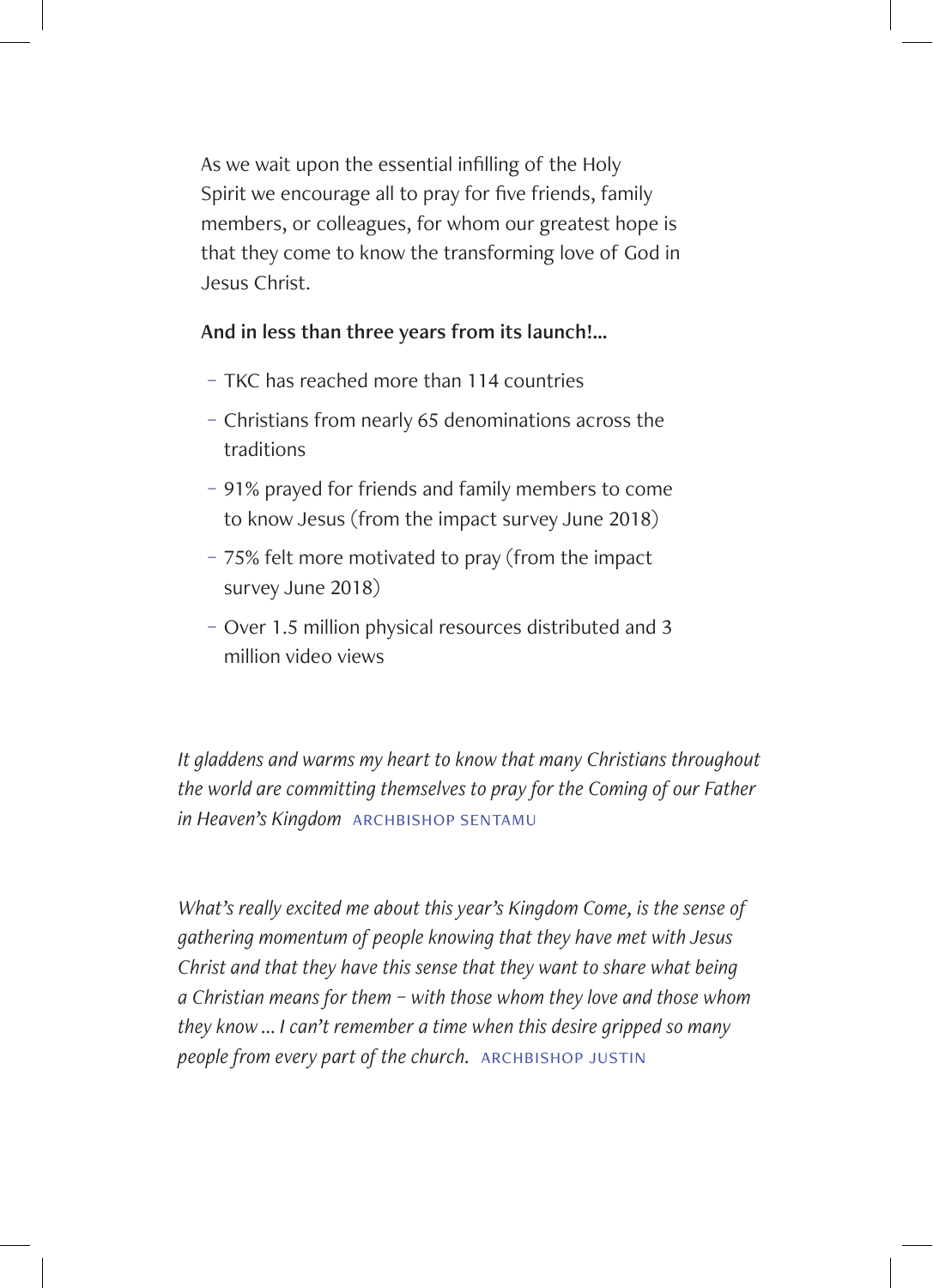#### Lay Witness

There are 1 million members of our Church, living and working in all our communities across England – they are our biggest resource for evangelism and witness. If each person could be more confident about praying for their family, friends and colleagues, and more able to share their faith, then this would make a difference!

Michael Jinkins says of Christian baptism, 'we are soaked to the skin in the death of Christ … We trail wet footprints of the drenching wherever we go'; and we need to prioritise how we help people drip their wet footprints into the people and places of their lives, 'spreading the aroma of the knowledge of Christ everywhere.'

In Jesus' parting words he promised and instructed his disciples that they would receive 'power when the Holy Spirit has come upon you; and you will be my witnesses…'. That is, Jesus uses 'witness' as a noun, not as a verb. This is something that we are.

Of course we witness not simply by our words but by our deeds, by the messages our lives convey. We are heartened by the steps taken to encourage, enable and release all God's people. Our deepest conviction is that the report dedicated to Archbishop William Temple called it right in 1945 by stating;

'We are convinced that England will never be converted until the laity use the opportunities for evangelism daily afforded by their various professions, crafts and occupations.'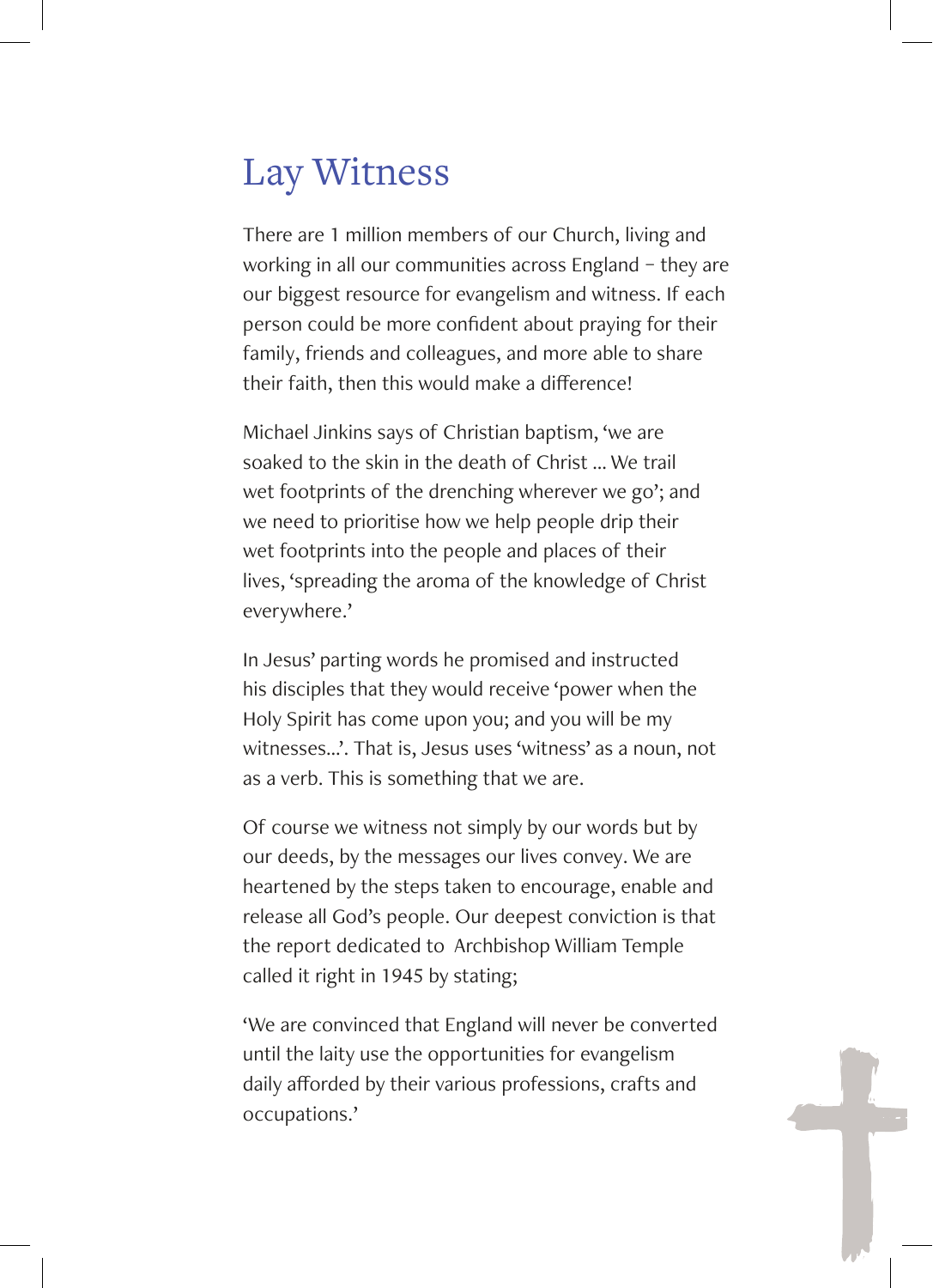#### Evangelism in the context of Chaplaincy

Chaplains work across an increasingly broad spectrum of public and community life. Evangelism looks very different across these varied contexts. Evidence from people offering for authorised ministry suggests that a sizeable proportion cite the ministry of a chaplain as significant in their faith journey.

Within some institutional chaplaincy, overt evangelism is rightly forbidden, while in other settings chaplains are able to be very creative in intentional evangelism. Those reflecting on the place of chaplaincy have found that chaplains hold a vital place at the 'intersection between the historic presence of the church in the public square, secularization, contemporary spiritual expression, and direct engagement with the fundamental realities of people's lives' (Swift 2009). Chaplains are amongst the best at acting as interpreters between religious traditions and secular assumptions. A senior RAF chaplain describes it as 'Speaking the language of the institution but with the cutting edge of proclamation'.

Partnerships in various contexts are not unique to, but are a particularly strong characteristic of, chaplaincy. Chaplaincy is rooted in the experience of people's lives where they are. This is in the regular and mundane, but also in the extremities of human experience. It builds deep relationships of trust and enters into the narrative of individual lives and of communities and institutions.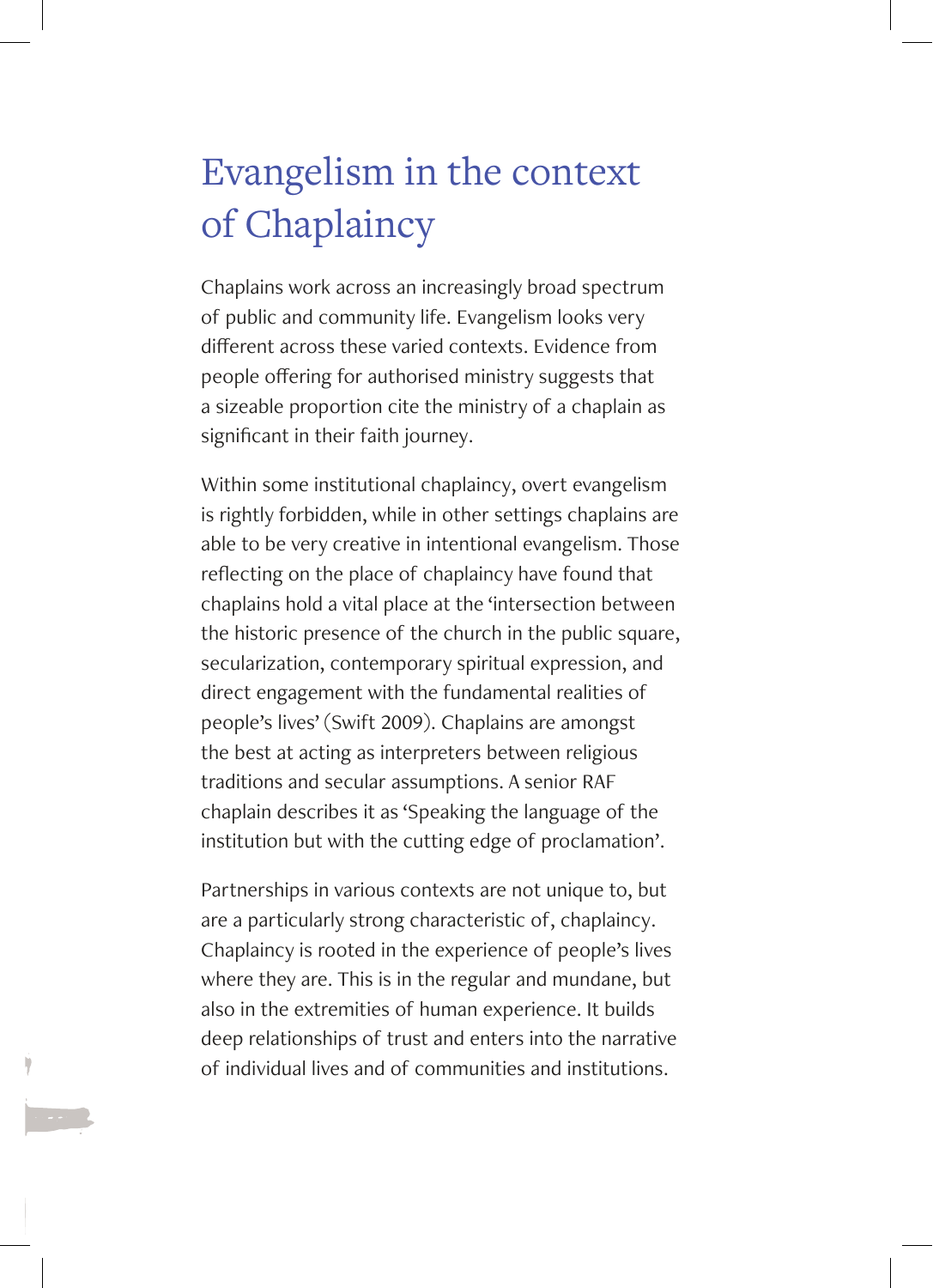Chaplains are often able to, or prepared to, take risks; and to fail where others can't which promotes creativity, growth, and human flourishing. The experience of chaplains who work like this has an enormous amount to contribute to society and to the life and mission of the gathered Church.

We hope that, increasingly, chaplaincy is recognised more as a particular vocation for both lay and ordained people. For this we believe selection processes and training could significantly help to raise the profile of chaplaincy across the church.

The ETG recognised there are huge opportunities for chaplaincy, in a great variety of different contexts. These are essential for our effective evangelism and witness and we urge dioceses and parishes to help inspire more people to serve effectively in this way.

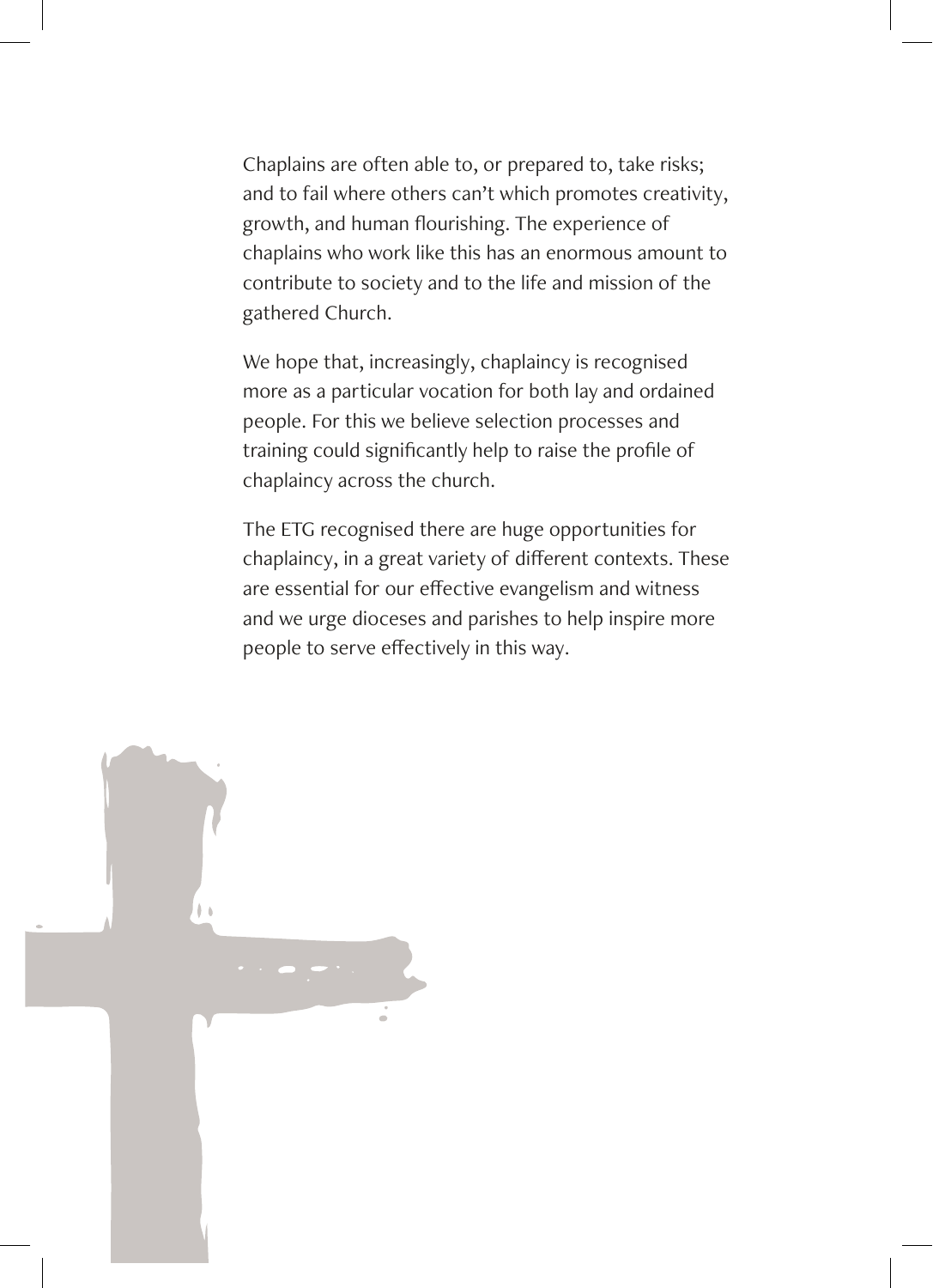### Evangelism and Social Housing Estates

The work of the ETG led directly to the formation of a Task Group under the Renewal and Reform banner dedicated to evangelism on the nation's (often forgotten) social housing estates. The aim of the group is simple, which is to have a loving, worshipping, serving Christian community on every significant estate in England.

The Task Group has received capacity funding to enable strategic work to go ahead under the four strands of an agreed Commitment to Action. There are:

- 1 Championing Estates Ministry Renewing the Church's vision for urban estates.
- 2 Theology and the Public Voice Listening to God in the voices of those on estates.
- 3 Leadership fostering and encouraging lay and ordained ministry from and for estates.
- 4 Resources estates to be at least as wellresourced as elsewhere – people, finance, buildings, training, evangelism discipleship materials, etc.

Much has been achieved since the formation of the group In September 2016 and amongst other things this includes: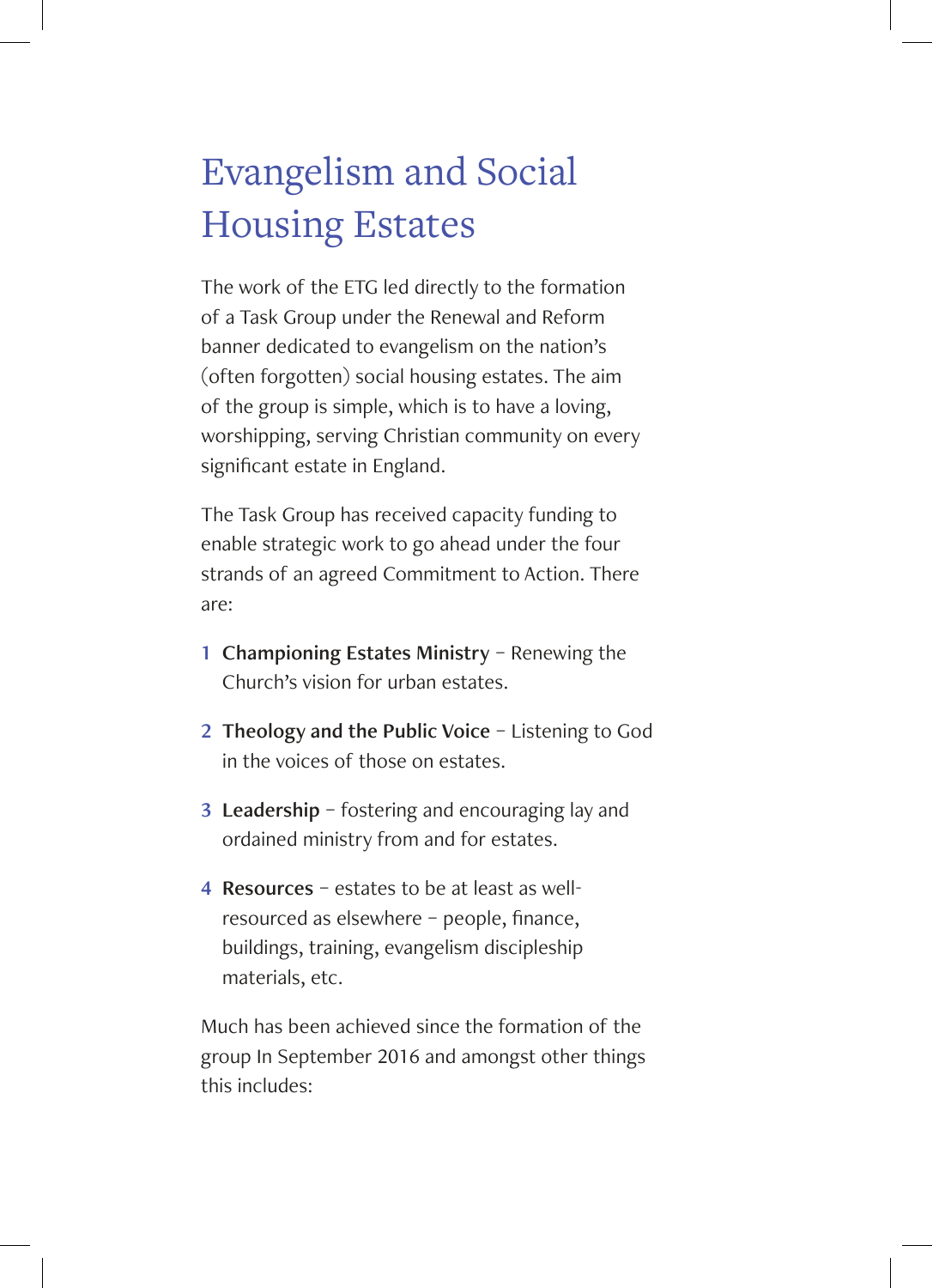- The formation of a partnership of nearly 30 organisations who are mutually accountable for the implementation of the strategy.
- The launch of the Commitment to Action through a widely released video and communications plan.
- An Estates Theology Project in which pairs of theologians and practitioners are focussing on the question 'What is the good news on the estates?'
- Pioneering ideas and approaches, harvesting examples of good practice in estates evangelism, and then offering ways of sharing these with Dioceses.
- The re-launch of the National Estates Churches Network with a tighter focus on mission and evangelism.

Early signs are that already the narrative is changing. Eleven SDF projects include an estates focus. Ordinands are expressing increased interest in serving on estates. There are a number of vibrant new estates church plants. More imagination and effort is going into raising up and training local leaders. There are remarkable stories of transformation and hope from urban estates. The challenge has been acknowledged. If the Church of England is to be renewed and revived, then it will be from the Urban Estates, from the margins, that this new life and growth will come.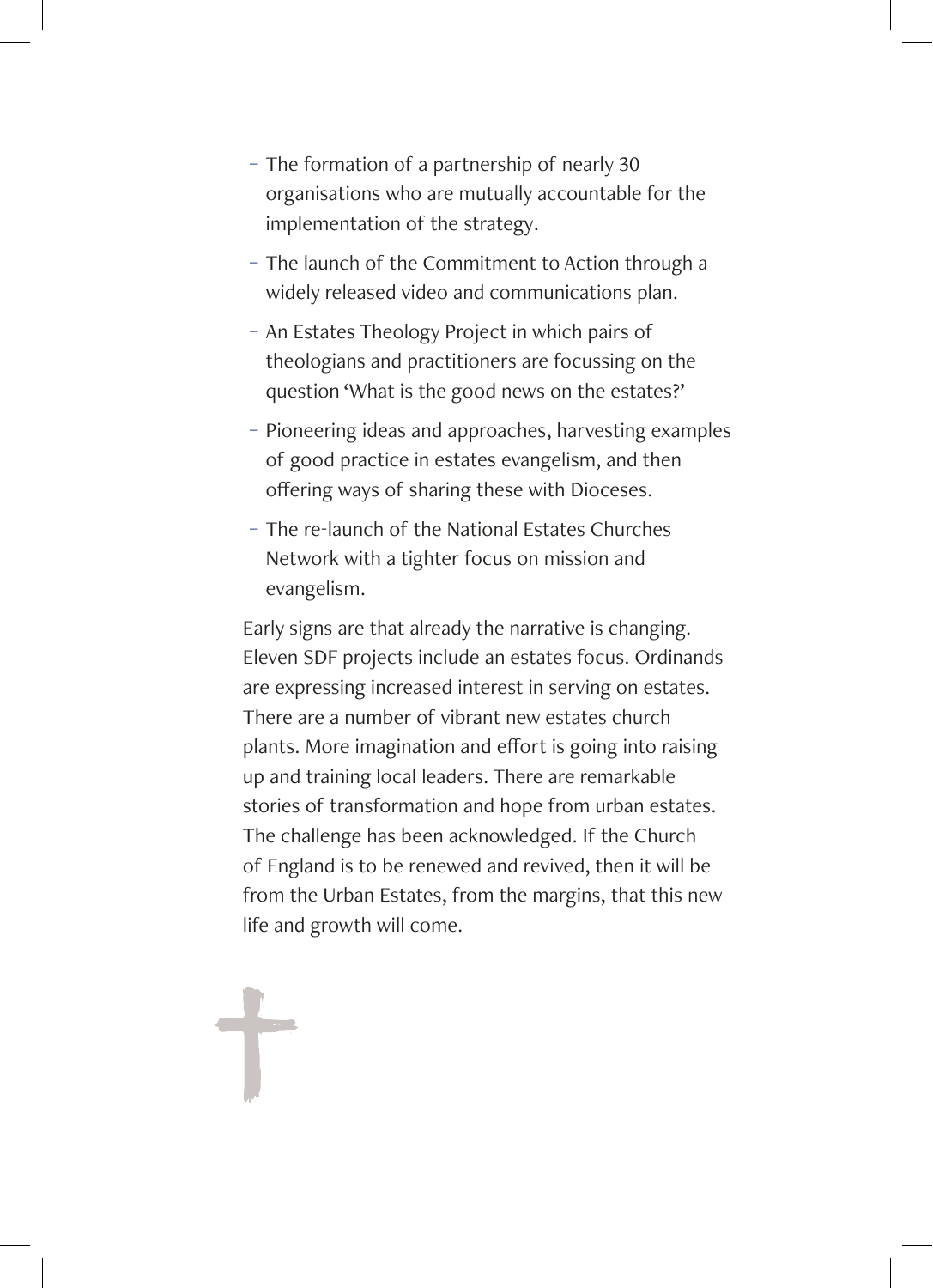## The witness of BAME Anglicans

The Young Citizens pilot research project emerged out of the ETG's BAME stream, with Archbishop Justin's catalysing power and support. This research action project was run in Church of England secondary schools in the Stepney Area of the Diocese of London. It has shown that BAME young people are open to new or deepening faith when they discover the Jesus of the Gospels in parallel with actively challenging the real injustices they and their communities face. We have seen a remarkable percentage of the BAME young people the pilot worked with indicate that they would seriously consider working in and for a Church of England that was serious about this kind of ministry.

The ETG has learnt that BAME communities fairly consistently choose C of E secondary schools for their young people. This presents a wonderful opportunity to invest, develop and grow these relationships and encourage discipleship, service and witness. Although presently it is not clear where the development, resourcing and delivery of key themes identified in the BAME strand of the ETG will now be housed, this is clearly a priority to be addressed by the Evangelism and Discipleship Team and the wider Church.

It is clearly recognised that this work needs to be capitalised on, to realise the opportunities and build replicable and integrated church structures. It presents a significant opportunity for nurturing disciples and developing vocations.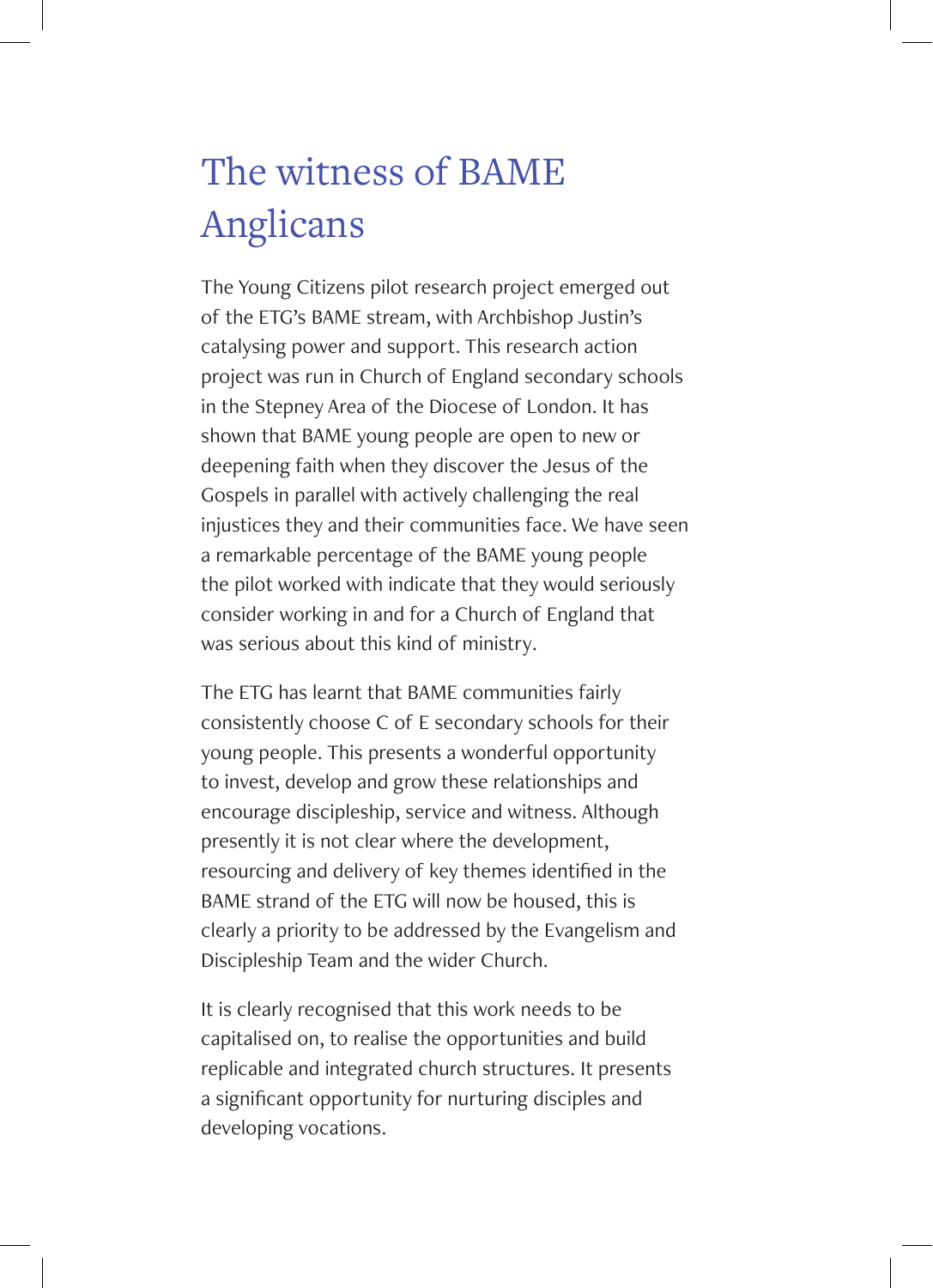### Ordained Ministry: Selection and Training in the area of evangelism and witness

The Evangelism Task Group wanted to see that the specific vocation to be witnesses of the gospel be placed at the heart of ordained ministry. We worked to influence changes to selection criteria to reflect this hope. Some of these changes are being embedded into the proposed new selection criteria and we hope they will encourage a shift in our understanding of ordained vocation in the Church of England.

We continue to put to the Church these recommendations.

- That witness is clearly identified as central to the Church's understanding of ordained vocation and not an optional extra for some. That all clergy have a calling to personally engage in evangelism and to enable the Church in this.
- That selection processes assess and identify candidates lacking demonstrable experience and competence in witness and evangelism.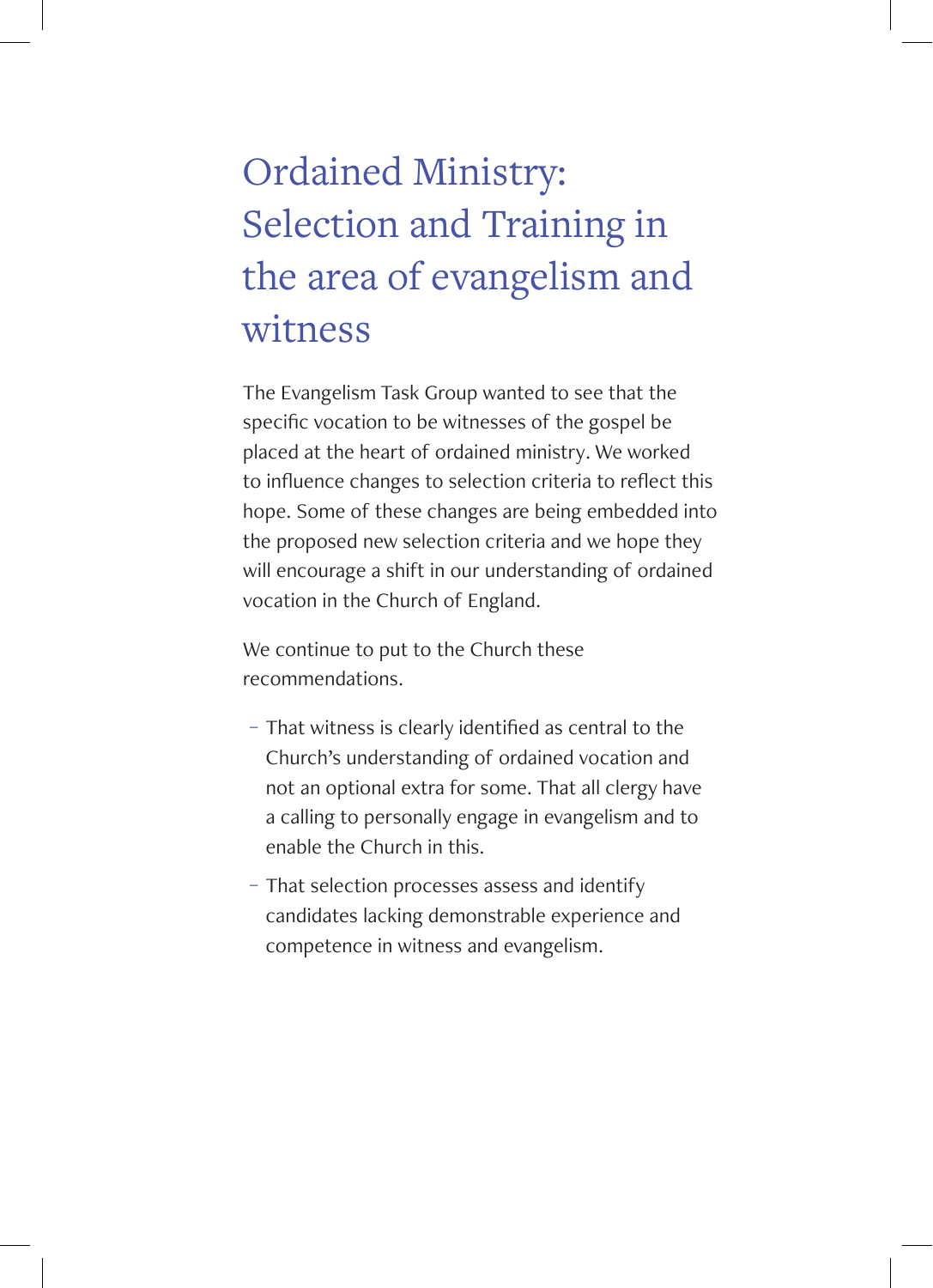- That IME providers support all ordinands and curates in developing expertise in witness and evangelism, grounded in practice and theological reflection, to ensure all future clergy develop both understanding and practical expertise.
- That existing clergy have the opportunity to develop their competency and sense of calling to be witnesses.
- That the clergy are better resourced to enable the whole people of God in their witness and evangelism.

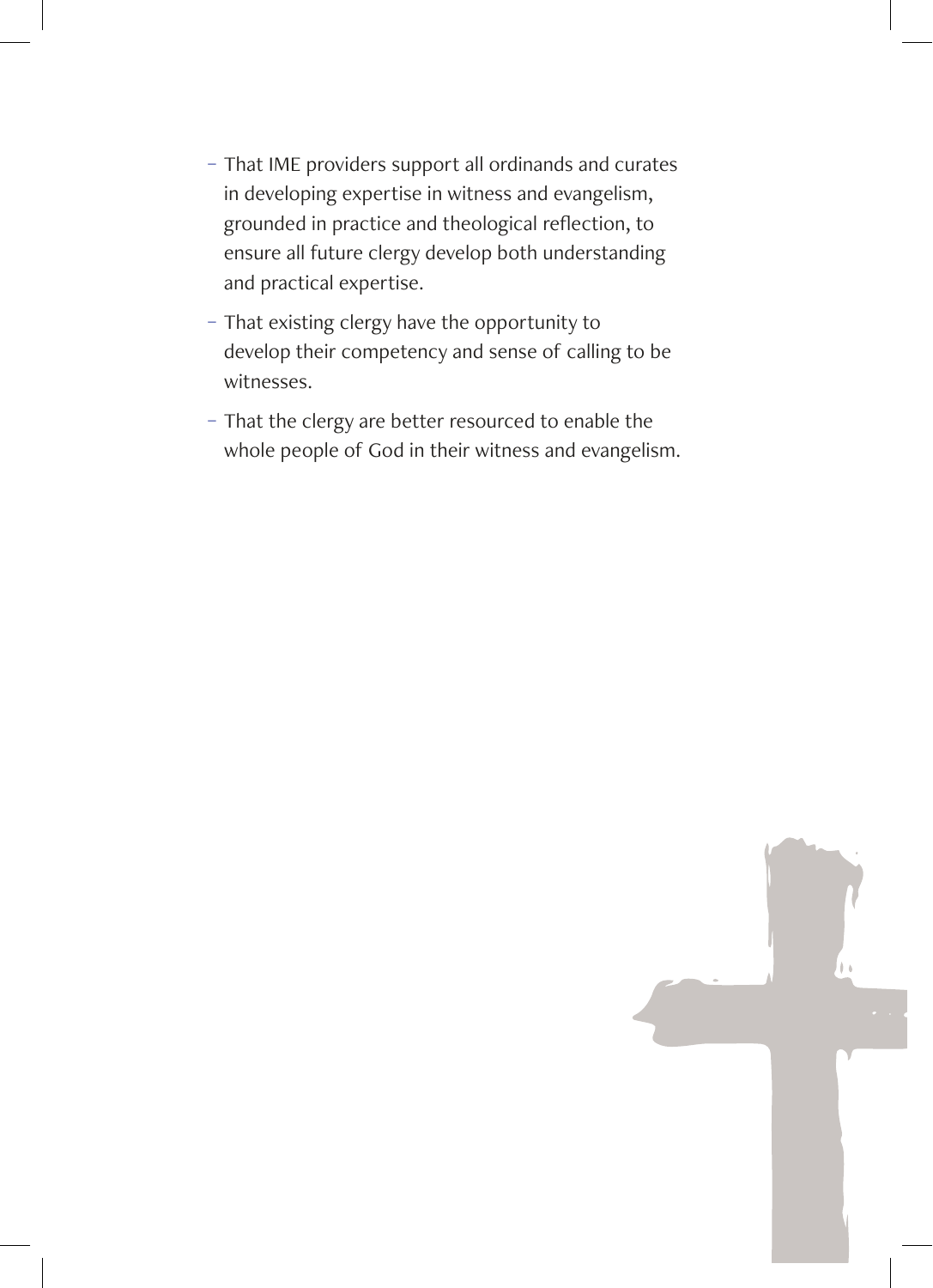### Evangelism for, by, and among young people

Evangelism to and with young people has been a key priority of the Evangelism Task Group. A significant part of our work has been to advocate passionately that this should be a higher priority for the Church of England. We have been encouraged that more dioceses are using SDF to do creative and pioneering evangelism with younger people.

The ETG has worked hard to increase national leadership and energy around this, and are thrilled that the Archbishops appointed the Bishop of Southwell and Nottingham to be Lead Bishop for evangelism to and with young people. Bishop Paul has now convened a Youth Evangelism Task Group to work with him, to share good practice, and to keep advocacy for this high on our national agenda. The Archbishops' Council also appointed Jimmy Dale as National Youth Evangelism Officer, he is part of the new Evangelism and Discipleship Team.

On the ETGs' watch a number of exciting new initiatives in youth evangelism were launched, including Mission Academy Live, a partnership between the Church of England and other leading organisations such as Urban Saints, YFC, Scripture Union and Church Army. This amazing programme inspires young people to be evangelists to their friends and is having inspirational results already.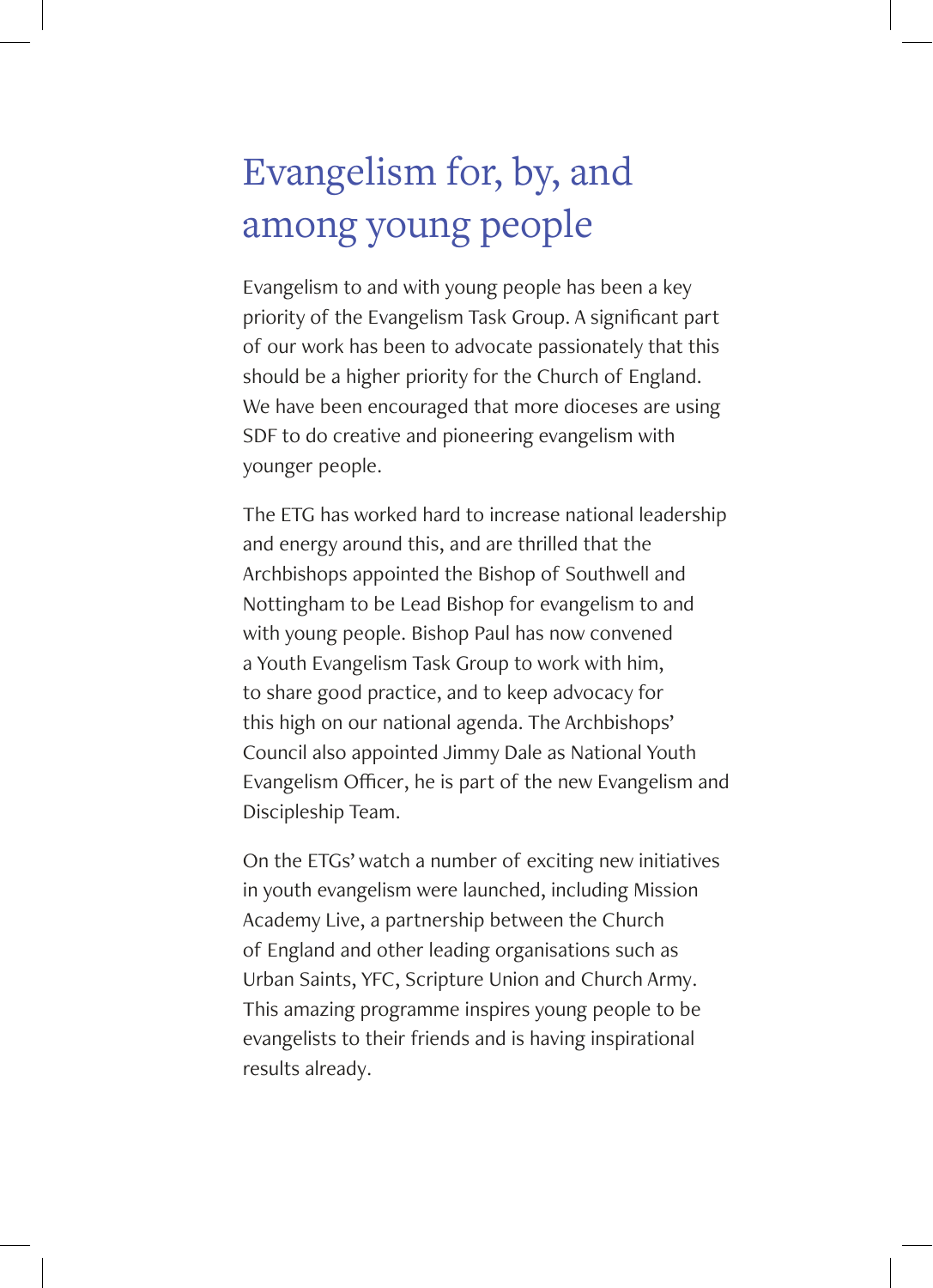There are some inspirational examples of youth evangelism across the Church of England, but Synod needs to know that the situation remains very bleak. Over half our parishes have fewer than five young people in them, and we continue to see many of the young people we do have choose to leave. Reversing this long-term decline will take prayer, time, energy and resource but we believe we CAN turn this around if we are prepared to do something new. Evangelism to and with younger people is not a strategy to save the Church of England from extinction; the vision is much bigger: it is because God yearns that young people across England know his amazing love for them and live their lives following him. Will we own this challenge and rise to it?

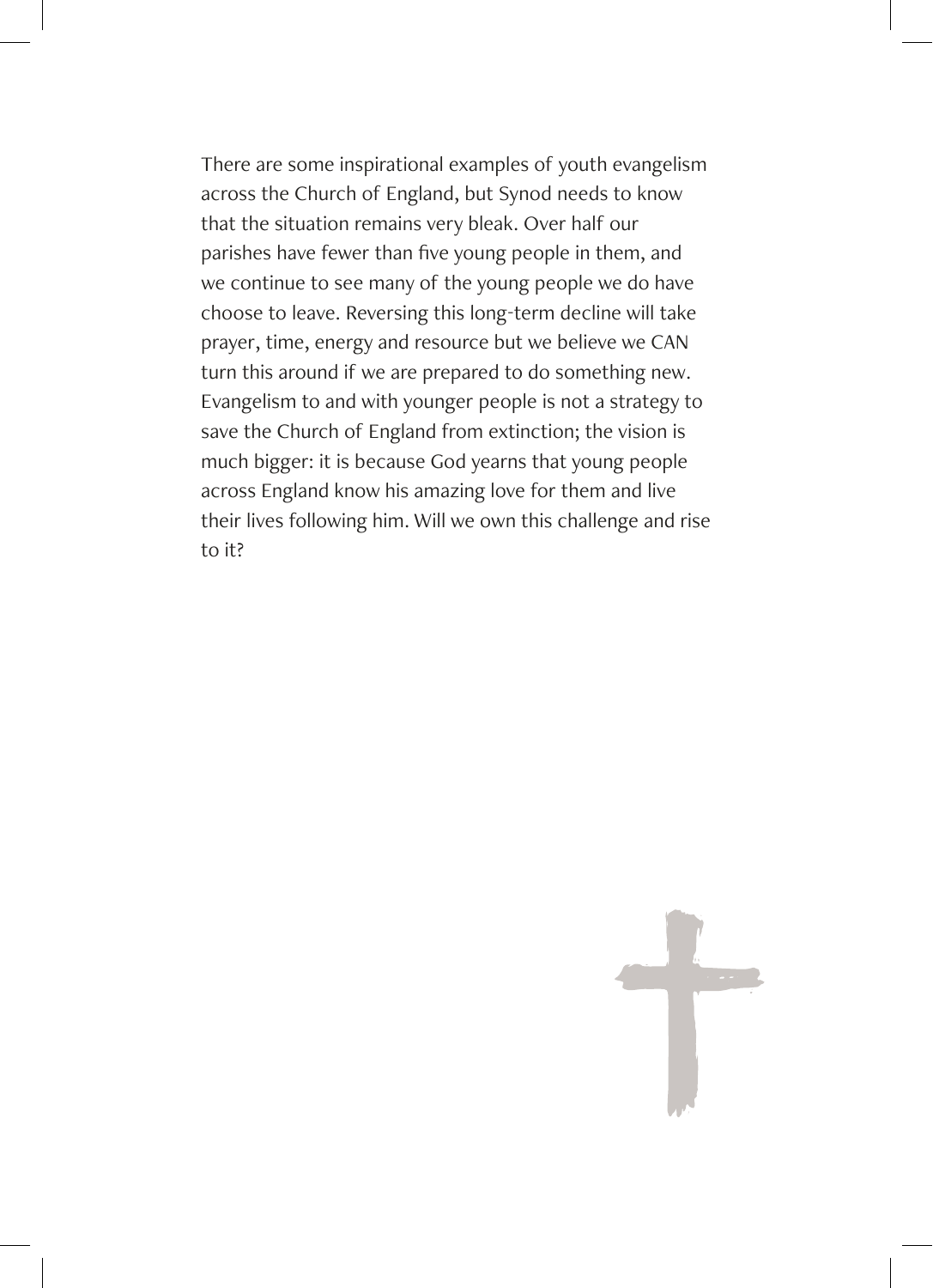#### Afterword

With grateful thanks to all those who served the Evangelism Task Group, and recommend with confident urgency that the work that has been done would be taken forward in the wider church.

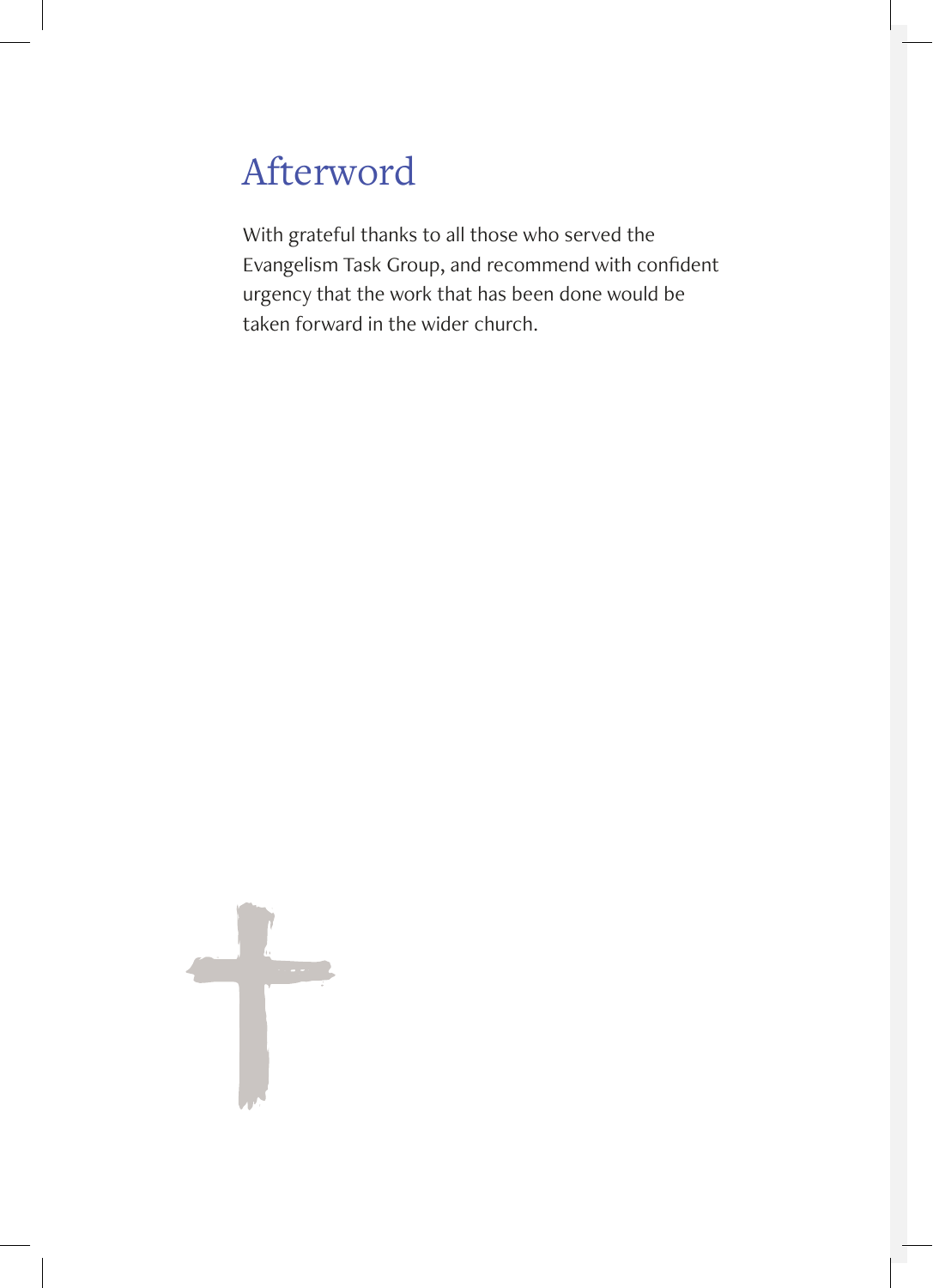